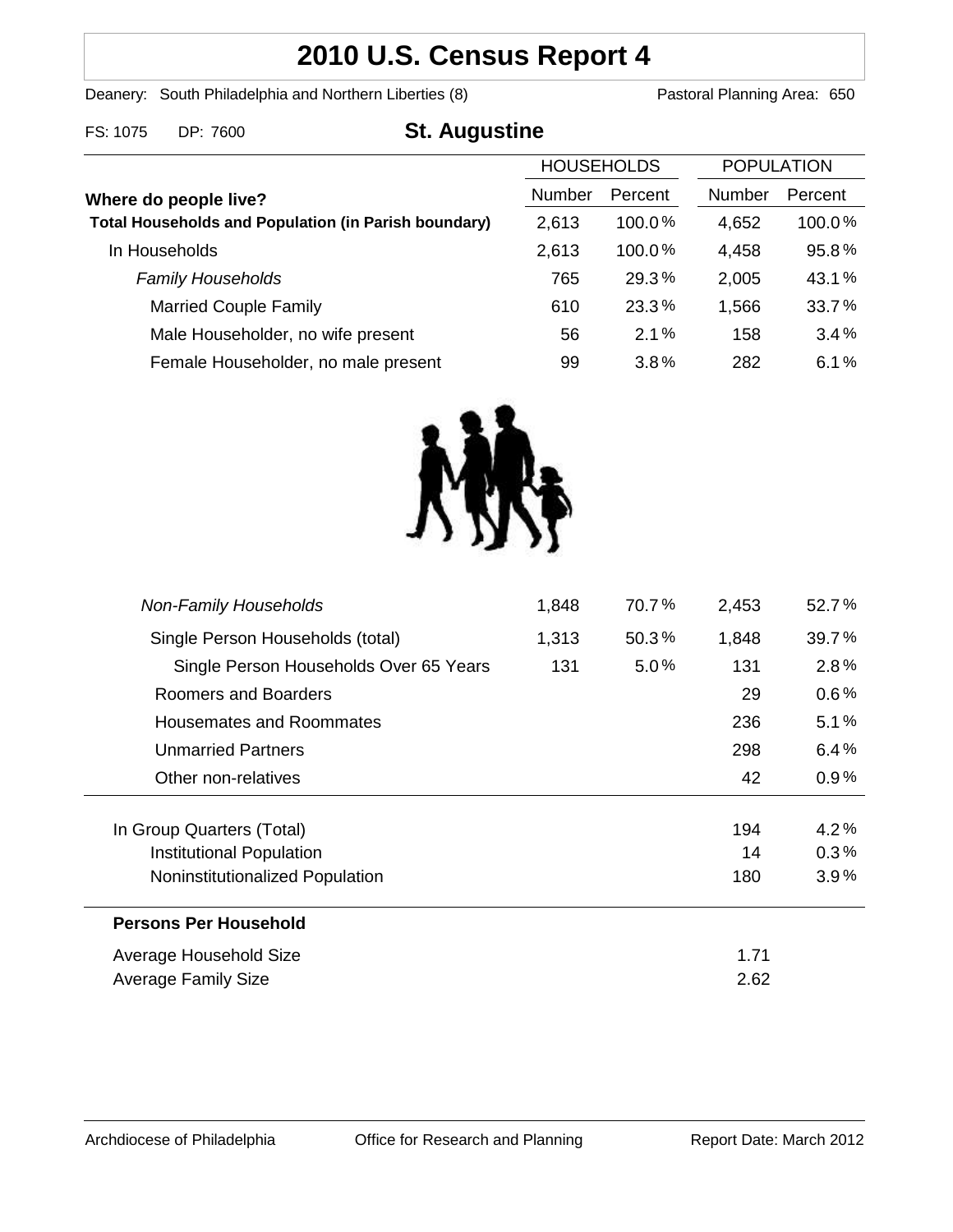# **2010 U.S. Census Report 4**

Deanery: South Philadelphia and Northern Liberties (8) Pastoral Planning Area: 650

| FS: 1075<br>DP: 7600 | <b>St. Augustine</b> |
|----------------------|----------------------|
|----------------------|----------------------|

|                                                      | <b>POPULATION</b> |         |
|------------------------------------------------------|-------------------|---------|
| Where do Children - Under Age 18 Live?               | Number            | Percent |
| Total Children - Under Age 18 (in Parish boundary)   | 331               | 100.0%  |
| In Households                                        | 326               | 98.7%   |
| Householder or spouse is under 18                    | 0                 | 0.0%    |
| With Related:                                        |                   |         |
| Married-Couple Family                                | 222               | 67.1%   |
| Male Householder, No Wife Present                    | 25                | 7.5%    |
| Female Householder, No Husband Present               | 43                | 13.0%   |
| <b>Other Related Householder</b>                     | 8                 | 2.6%    |
| <b>With Non-Relatives</b>                            | 5                 | 1.5%    |
| <b>Grandparent Householder</b>                       | 24                | 7.1%    |
| In Group Quarters                                    | 4                 | 1.3%    |
| Institutionalized population                         | 0                 | 0.0%    |
| Noninstitutionalized population                      | 4                 | 1.3%    |
| Where do Adults - Age 65 and Older - Live?           |                   |         |
| Total Adults - Age 65 and Older (in Parish boundary) | 332               | 100.0%  |
| In Households                                        | 322               | 97.0%   |
| Family Households:                                   | 170               | 51.4%   |
| Is Householder or Spouse                             | 148               | 44.5%   |
| With Other Relative Householder                      | 6                 | 1.7%    |
| With Non-Related Householder                         | $\overline{2}$    | 0.6%    |
| is Parent                                            | 13                | 3.8%    |
| is Parent-in-Law                                     | 2                 | 0.7%    |
| In Non-family Households:                            | 151               | 45.6%   |
| Male Living Alone                                    | 44                | 13.3%   |
| Male not Living Alone                                | 8                 | $2.3\%$ |
| Female Living Alone                                  | 87                | 26.1%   |
| Female not Living Alone                              | 4                 | 1.1%    |
| Other                                                | 9                 | 2.8%    |
| In Group Quarters                                    | 10                | 3.0%    |
| Institutionalized population                         | $\mathbf 0$       | 0.0%    |
| Noninstitutionalized population                      | 10                | 3.0%    |
| <b>Housing Units in the Parish boundary</b>          |                   |         |
| <b>Total Housing Units</b>                           | 3,042             | 100.0%  |
| Occupied                                             | 2,613             | 85.9%   |
| Owner-Occupied                                       | 1,033             | 34.0%   |
| Renter-Occupied                                      | 1,580             | 51.9%   |
| Vacant                                               | 429               | 14.1%   |

Archdiocese of Philadelphia **Office for Research and Planning** Report Date: March 2012